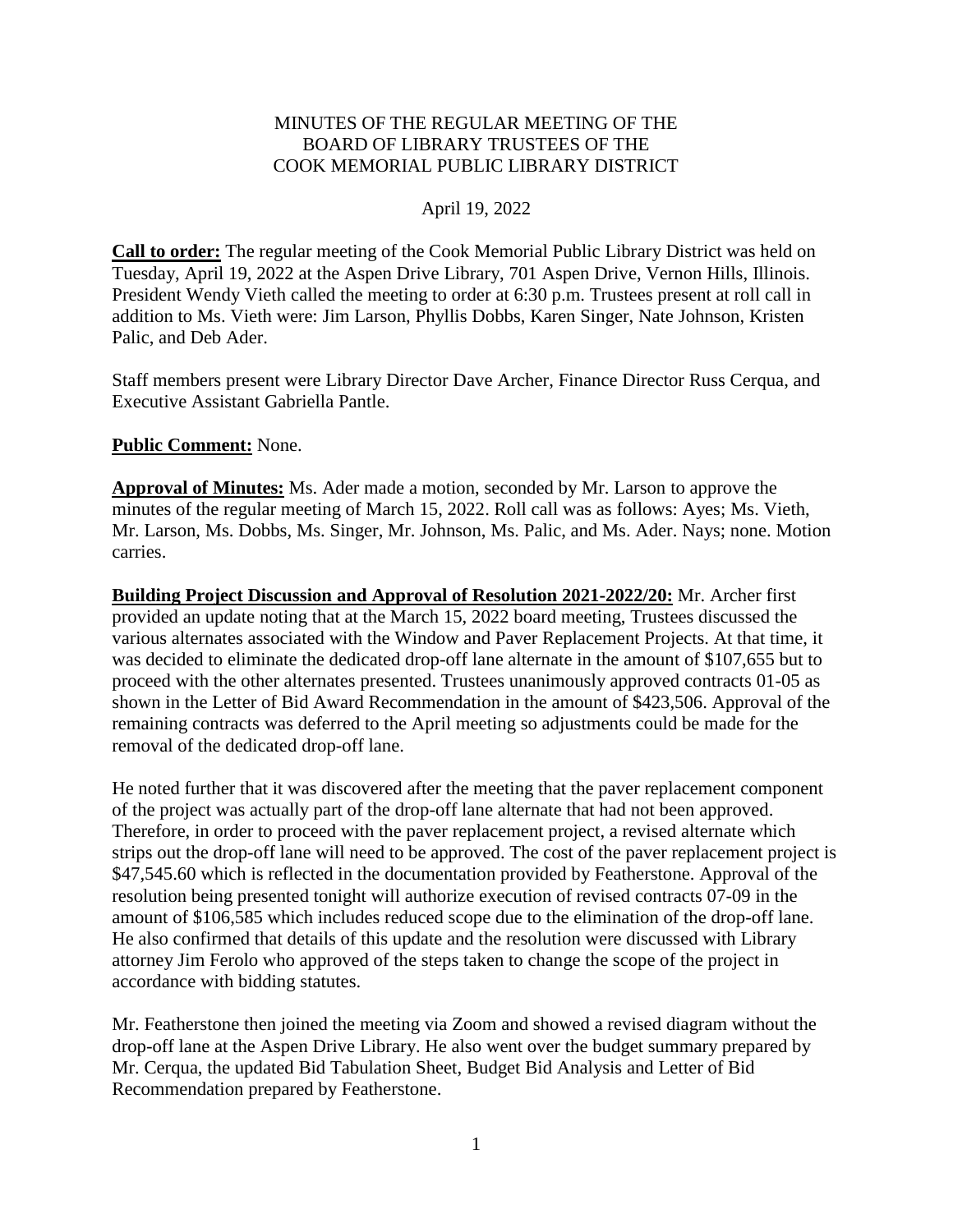Ms. Singer then made a motion, seconded by Ms.Ader to approve Resolution 2021-2022/20 accepting bids and awarding contracts for the window and paver replacement projects. Roll call was as follows: Ayes; Ms. Vieth, Mr. Larson, Ms. Dobbs, Ms. Singer, Mr. Johnson, Ms. Palic, and Ms. Ader. Nays; none. Motion carries.

**Approval of the Bills:** Ms. Dobbs made a motion, seconded by Ms. Singer to approve the Bills Paid Report for the period of March 12, 2022 through April 15, 2022 in the amount of \$765,257.25. Roll call was as follows: Ayes; Ms. Vieth, Mr. Larson, Ms. Dobbs, Ms. Singer, Mr. Johnson, Ms. Palic, and Ms. Ader. Nays; none. Motion carries.

**Report of the Director:** After a brief report on the Library's statistics, Mr. Archer announced a number of library district-related bills recently passed by the Illinois General Assembly that are awaiting the Governor's signature.

He then discussed the all-staff training taking place next month and shared an article that appeared in the Daily Herald regarding the redevelopment plan that the Mundelein Village Board approved for the old Oak Creek Plaza site. Lastly, he shared March email and social media marketing stats as well as information regarding the upcoming Friends Book Sale on May 13-15.

**Approve Report of the Director:** Mr. Larson made a motion, seconded by Ms. Dobbs, to approve the report of the Director. Roll call was as follows: Ayes; Ms. Vieth, Mr. Larson, Ms. Dobbs, Ms. Singer, Mr. Johnson, Ms. Palic, and Ms. Ader. Nays; none. Motion carries.

### **Report of the President:** No report.

# **REPORTS OF COMMITTEES AND REPRESENTATIVES**

### **Finance & Employee Practices:** No report.

**Policy Review:** Ms. Ader reported that the committee had a meeting on March 12, 2022 and discussed a couple of policies that are being presented tonight for approval. Ms. Palic made a motion, seconded by Ms. Dobbs to approve Resolution 2021-2022/22 adopting the revised Confidentiality & Privacy Policy. Roll call was as follows: Ayes; Ms. Vieth, Mr. Larson, Ms. Dobbs, Ms. Singer, Mr. Johnson, Ms. Palic, and Ms. Ader. Nays; none. Motion carries.

Ms. Palic made another motion, seconded by Ms. Dobbs to approve Resolution 2021-2022/23 adopting the revised Wireless Internet Policy as amended. Roll call was as follows: Ayes; Ms. Vieth, Mr. Larson, Ms. Dobbs, Ms. Singer, Mr. Johnson, Ms. Palic, and Ms. Ader. Nays; none. Motion carries.

### **Building and Grounds:** No report.

**Development:** No report.

**Technology:** No report.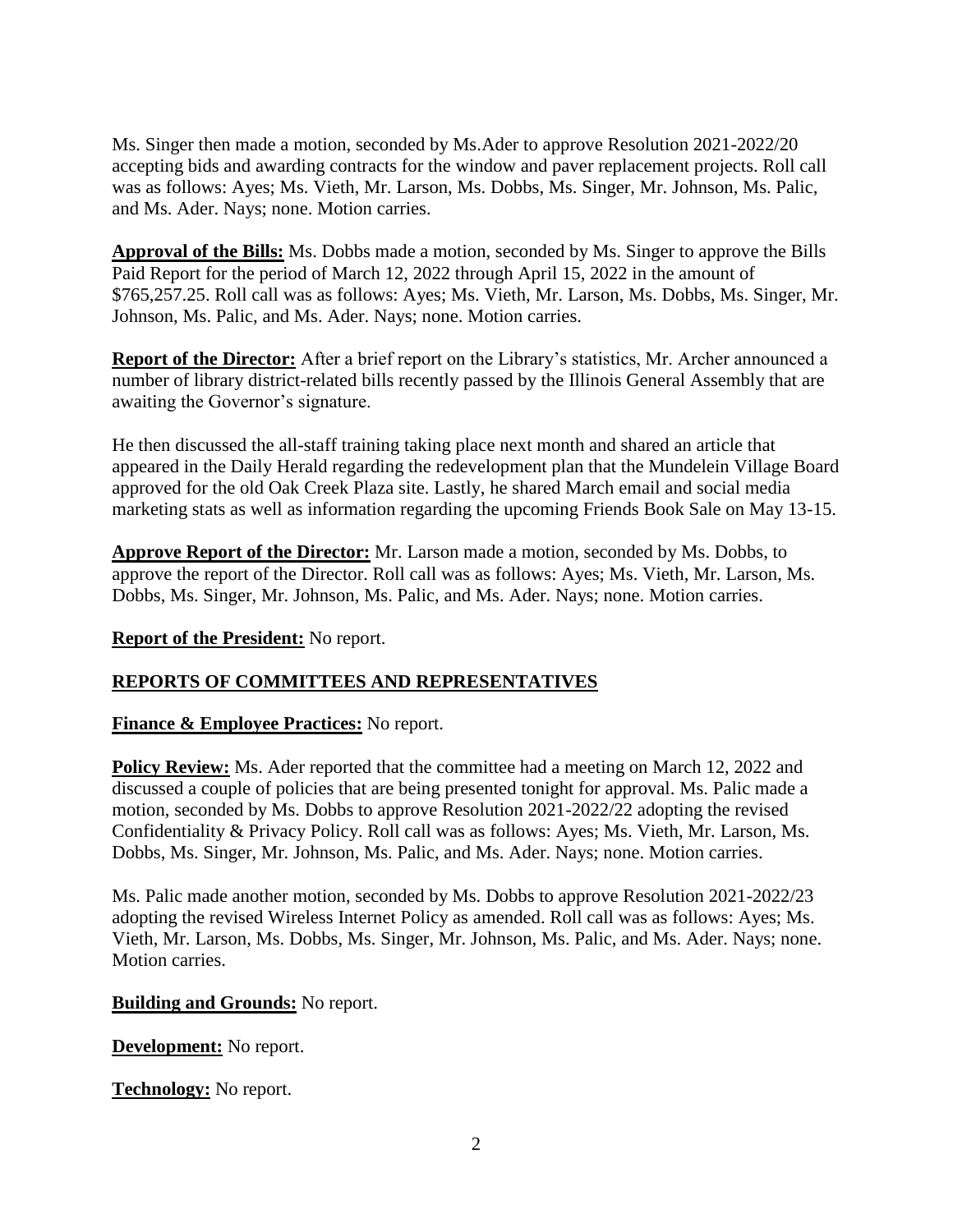**Resources, Services and Long Range Planning:** Mr. Archer reported on the Strategic Planning Update received from Sarah Keister Armstrong noting that the planning process has begun including collecting stakeholder feedback that will be used to inform the library's goals and strategies.

He reported that individual conversations with each of the members of the Board have been conducted as well as a survey of staff that garnered 110 responses. This month a questionnaire to leaders of various community organizations, including municipal/local government bodies, nonprofit organizations, and organizations connected to the local business community will be disseminated. Also the process of drafting a larger community survey has started and that it will go live on May 2 and be open until May 23.

# **Village of Libertyville Parking Commission Representative:** No report.

**Friends' Representative:** Ms. Dobbs reported that the Friends are having their book sale on May 13-15 and discussed the logistics of the sale being in the basement at the Aspen Drive Library.

# **RAILS Representative:** No report.

**Historical Society Representative:** Ms. Singer reported that the new website is up and running. The address is Libertyvillehistory.org.

### **OTHER BUSINESS**

Post Issuance Tax Compliance Report: Mr. Cerqua explained that the District, as an issuer of governmental bonds, must comply with the federal tax requirements that apply from the date the bonds are issued until the date the bonds, or any refunding bonds, are no longer outstanding. Mr. Cerqua, as the Compliance Officer as set forth in the District's Bond Record Keeping Policy, submits the Post-Issuance Tax Compliance Report each year to report that he has reviewed the documents and records and that the District is in compliance. He noted that no action is required by the Board.

Resolution 2021-2022/24: Mr. Archer explained that this resolution is being presented tonight for a tentatively scheduled summer wine pairing program in July at the Aspen Drive Library where staff from Vigneto del Bino will offer wine pairing options and serve tasting-size portions of summer wines. Ms. Vieth then made a motion, seconded by Mr. Johnson to approve Resolution 2021-2022/24 approving the wine pairing program in accordance with the Library's Alcoholic Liquors Sales and/or Delivery Policy. Roll call was as follows: Ayes; Ms. Vieth, Mr. Larson, Ms. Dobbs, Ms. Singer, Mr. Johnson, Ms. Palic, and Ms. Ader. Nays; none. Motion carries.

### **Communications:** None.

### **Public questions:** None.